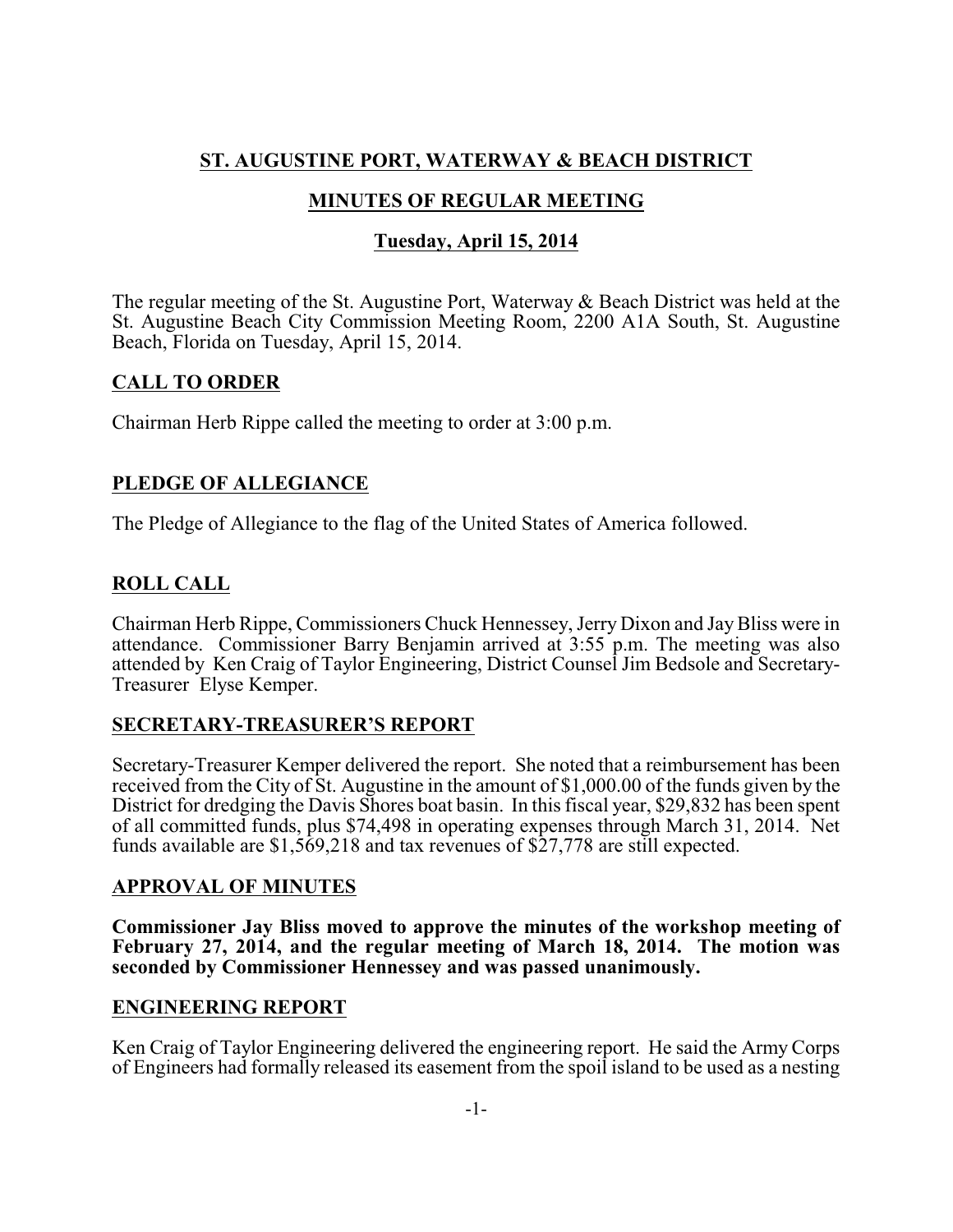site for least terns in the Summer Haven River restoration. He said the continuation of the hearing on the Clements challenge to the issuance of the indirect take permit by the Florida Fish and Wildlife Conservation Commission will take place on April 28, 2014. He said the Corps will issue its own permit for the restoration very shortly.

## **OLD BUSINESS**

#### A. Discussion regarding Port priorities and projects.

Commissioner Rippe said he had listed all the commissioners' input on priorities from the last meeting and asked commissioners to rate these items in order of importance. Commissioner Dixon said he wants lighted red markers in the inlet as aids to navigation but that the District should not pay for them as it is the responsibility of the Coast Guard. Commissioner Bliss agreed saying the Board should send a letter to USCG requesting the lights but should not volunteer to pay for them.

Commissioner Dixon said the Board needs to have a closer relationship with the County on engineering issues like beach renourishment and the recent erosion problems in north beach. Commissioner Rippe said the Board needs to regularly engage with County engineers on these issues in order to promote sharing of information. He said someone with an engineering background needs to be in regular contact with them. Commissioner Bliss suggested Ken Craig of Taylor Engineering talk to the County each month and report to the Board. Ken Craig said he talks to County engineers often.

#### **On a motion by Commissioner Bliss, seconded by Commissioner Hennessey, the Board voted unanimously to appoint Taylor Engineering as District liaison to St. Johns County's engineers.**

Commissioners then discussed the possibility of expanding the District to include all of St. Johns County. Commissioner Rippe suggested putting together a presentation and approaching local legislators with the idea. Consultant Ken Krauter said the Board needs to develop relationships with its local representatives first, then begin to work on the presentation of the concept and schedule time with them to discuss District issues. Commissioner Rippe asked Commissioners to send him their ideas on this topic and he would compile them for discussion at a regular meeting.

Commissioner Rippe then asked when Salt Run dredging will begin again. Jim Piggott, City of St. Augustine, said dredging is scheduled to commence within a week from the north end to the "dog leg" a width of fifty feet and a depth of eleven feet. Commissioner Rippe asked Mr. Piggott to obtain a copy of the pre-construction survey for the District files and Mr. Piggott said he would do so. Ken Craig said he could get one for the next meeting.

Commissioner Benjamin arrived at 3:55 p.m.

Commissioner Bliss said the tidal flow in the San Sebastian River is so vigorous that it needs very little dredging. Commissioner Dixon said FIND helps pay for the San Sebastian and that several years ago, St. Augustine Marina was experiencing problems with shoaling near their docks. Commissioner Bliss said no commercial fishing boat has ever complained to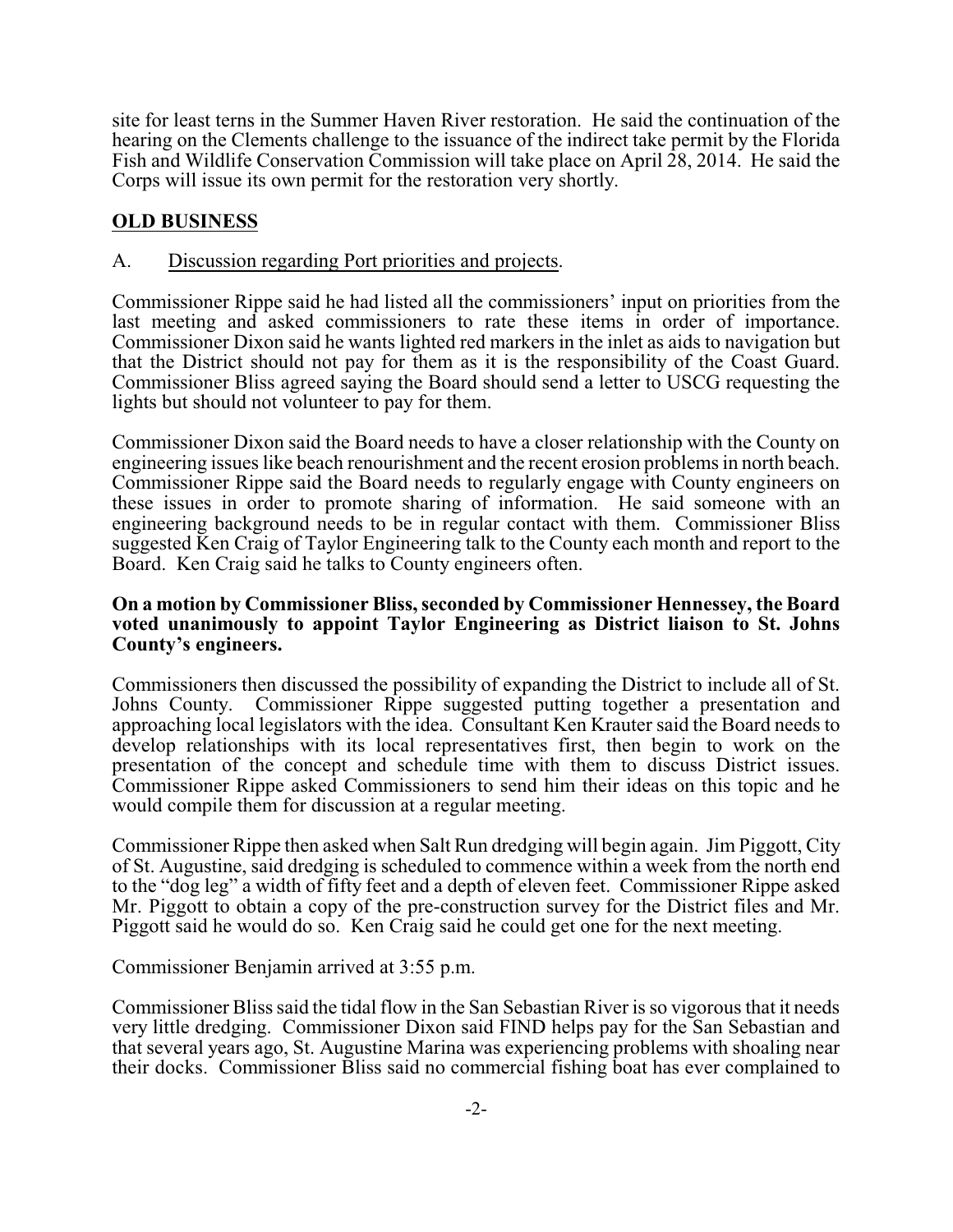him about shoaling. Commissioner Benjamin said the larger commercial boats always wait for high tide before traversing the San Sebastian because of a shallow area between Rivers Edge Marina and Marine Supply Company.

Commissioner Dixon said FIND would pay for a greater share of the San Sebastian dredging if a public access existed on the river. A discussion took place among commissioners about the topic at the end of which Commissioner Rippe volunteered to find a realtor to assist the Board in locating a possible public access. Commissioner Dixon then discussed various areas, including land under the 312 bridge. He said he would check on that parcel and report back to the Board.

On the topic of economic development, Commissioner Dixon questioned whether cruise ships might be invited to stop in St. Augustine. Mr. Piggott said small cruise ships already stop at the City Marina 12 to 15 times a year. He said the owners of El Galeon may build a similar vessel for permanent display in St. Augustine. Commissioner Dixon said the services and proximity to downtown offered by the mooring fields, water taxi and pump-out service are unmatched anywhere in Florida. Mr. Piggott said the City is considering the addition of an elevated sidewalk from the area of the Santa Maria Restaurant to the bridge of Lions. He also said the Lighthouse Foundation intends to build a launch for traditional wooden boats near the Lighthouse Boat Ramp. Commissioner Benjamin said that powerboat racing and an annual Hobie Cat regatta used to bring a lot of visitors to the area. Ken Krauter said the Marine Industry Association of Northeast Florida is very active here.

### B. Port spending request application process-Commissioner Hennessey.

Commissioner Hennessey said the application for assistance is in a form acceptable for use by the public and that he would like the Board's permission to post it on the District's website. He said the application does not preclude emergencyrequests for assistance but will enable the Board to use a structured review for funding requests and will assist commissioners by providing documentation for each request. Commissioners agreed the application should be posted and Commissioner Hennessey said he would see that it was.

### **NEW BUSINESS**

### A. SJCFR application for funding - Captain Eric Hellstrom.

Captain Eric Hellstrom of the St. Johns CountyMarine Rescue Service presented an analysis of services provided by his officers last year. He said his unit deals with swimmers, aquatic rescues and boating incidents. In 2013, theyresponded to 7,201 calls for assistance including 177 medical emergencies, 482 marine rescues and 85 trauma events. The service employs 105 firefighters and 60 lifeguards, and has 13 vehicles to service the 1.1 million people who visit St. Johns County beaches each year. He said the Coast Guard requires 1-1/2 hours to get a vessel to a marine emergency, but that his officers can respond in minutes with jet skis and rubber boats. Currently, they need two more jet skis to keep their response time within an acceptable range. He said their budget comes from beach access fees. A concensus of commissioners agreed the request was very worthy of consideration and asked Captain Hellstrom to bring the request back for further consideration at the next meeting, and he agreed to do so.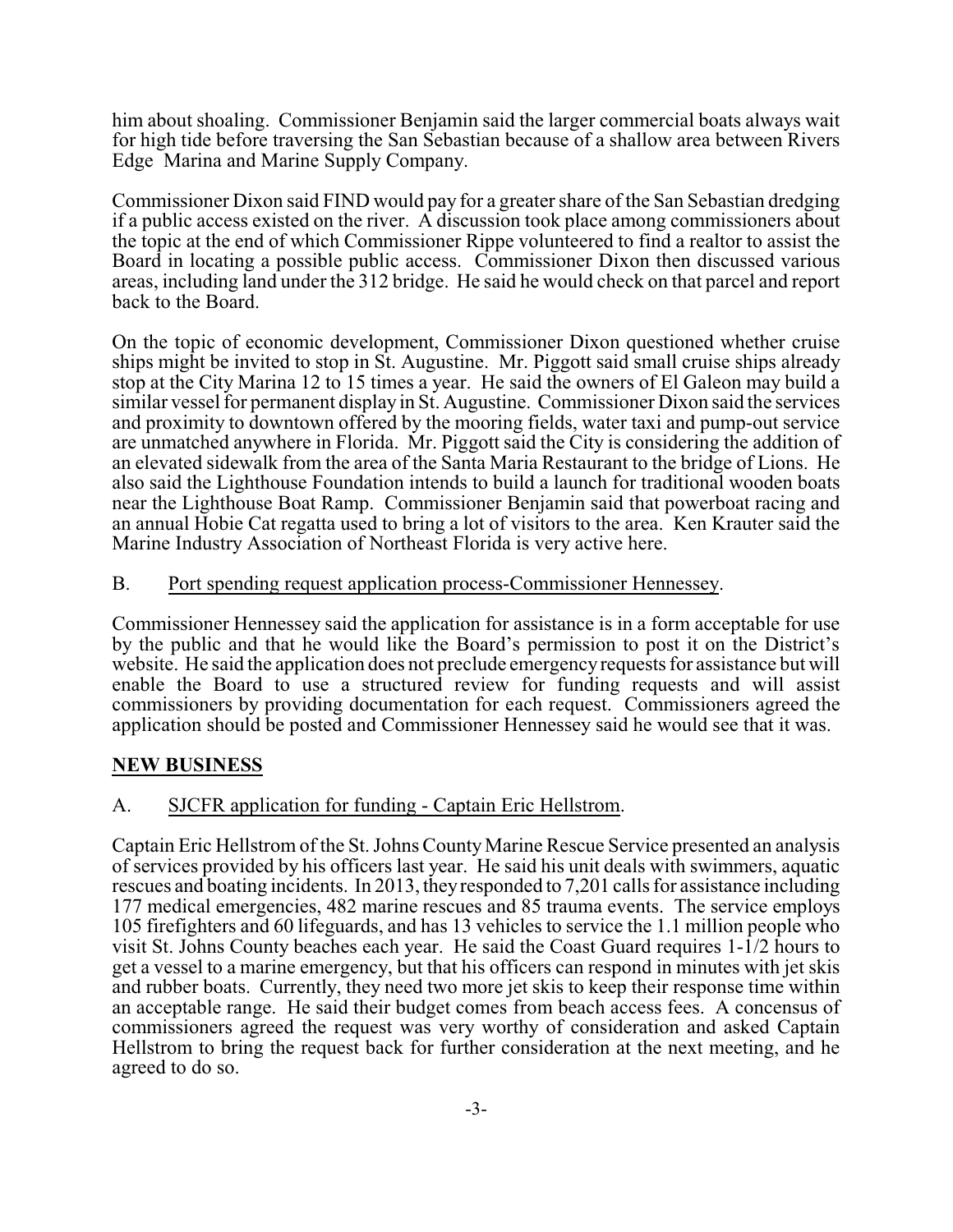## **PUBLIC COMMENT**

Linda Ginn , 9051 Gene Johnson Road, thanked commissioners for their continuing support with the Summer Haven River restoration. She said blockage of the river has had massive effects on Matanzas Inlet and that local legislators need to know that as well as the key role the District has played in the Summer Haven River restoration and the placement of artificial reefs.

Commander Steve Fricke, St. Augustine Police Department, reported the Blessing of the Fleet went very well this year. Boaters and regulatory agencies assisting on the water cooperated to create a trouble-free event. He said St. Augustine will host a total of 480 events in the coming year.

## **COMMENTS BY COMMISSIONERS**

None.

## **NEXT MEETING**

Chairman Rippe announced the next regular meeting will be held on May20, 2014 in the same location.

### **ADJOURN:**

There being no further business, Chairman Rippe adjourned the meeting at 5:00 p.m.

\_\_\_\_\_\_\_\_\_\_\_\_\_\_\_\_\_\_\_\_\_\_\_\_\_\_\_\_\_\_\_\_\_\_ \_\_\_\_\_\_\_\_\_\_\_\_\_\_\_\_\_\_\_\_\_\_\_\_\_\_\_\_\_\_\_\_\_ Secretary-Treasurer Chairman

## **ACTION ITEMS:**

- 1. Commissioner Rippe asked Commissioners to send him their ideas on the topic of District expansion. He will compile their ideas for further discussion at a regular meeting.
- 2. Jim Piggott from the City of St. Augustine will obtain a copy of the pre-construction survey of the Salt Run dredging schedule and provide it to the Commissioners.
- 3. Chairman Rippe will find a realtor to assist the Board in locating possible public access to the San Sebastian River.